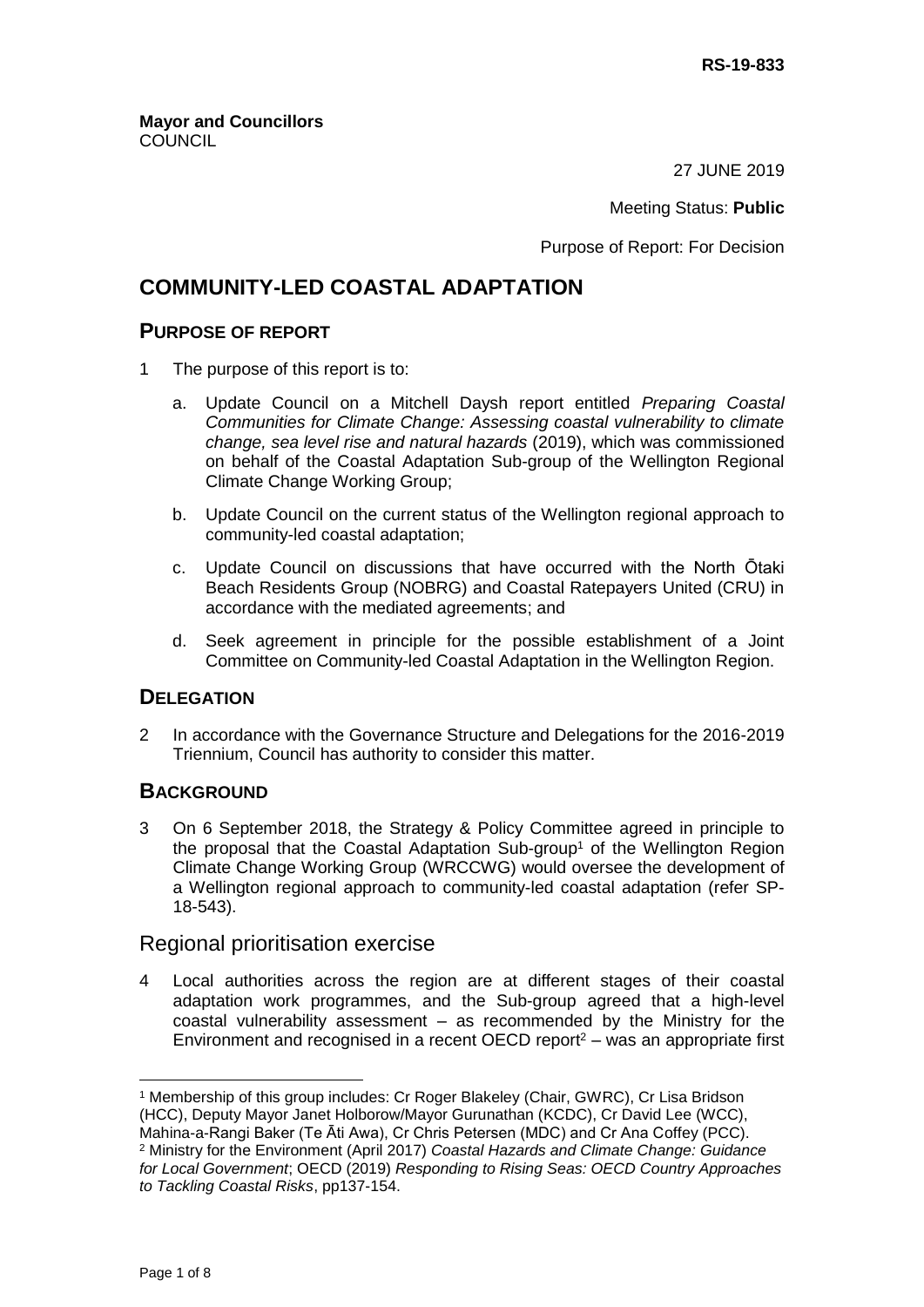step in order to prioritise where to focus efforts across the region. Mitchell Daysh was contracted to carry out the assessment, with the assistance of Dr Iain Dawe from Greater Wellington Regional Council (GWRC).

- 5 This assessment has been completed and is due to be released after it has been approved by the Wellington Mayoral Forum.
- 6 The assessment identifies the broad coastal areas in the Wellington region that are most vulnerable to climate change effects. It does not assess individual properties, nor does it show predicted sea level rise.
- 7 For the assessment, the coastal areas of the region were divided into 34 units (excluding Wellington city) to enable relative comparisons across 24 criteria. This information was used to generate a series of heat maps, which show more or less vulnerability, taking account of sea level rise and coastal erosion, and other factors including the socio-economic status of communities, infrastructure, insurability, impact on sites of cultural significance to iwi/Māori, and biodiversity.
- 8 The areas found to be most vulnerable are those areas where there is a high level of infrastructure, development, and/or population at risk to the effects of climate change.
- 9 GWRC has also translated sea level rise (SLR) information for the Wellington region into a GIS mapping tool to make the information more accessible to the public and, as stated by GWRC, to help support communities in the Wellington region prepare for climate change. This new tool is already available on the GWRC website, and has been promoted on the GWRC Facebook page and directly to interest groups in the region. GWRC will further promote the tool in conjunction with the release of the assessment.

## Preliminary proposal for a regional approach

- 10 The findings of the regional prioritisation exercise suggest that Hutt City Council and Kapiti Coast District Council have the most vulnerable areas in the region (outside of Porirua and Wellington City, who have already committed to undertaking different approaches). The Sub-group was in agreement that these two councils, in collaboration with GWRC, should develop a more specific plan for a community-led approach to be carried out concurrently in these two districts.
- 11 Due to their involvement in the development of the Hawke's Bay *Clifton to Tangoio Coastal Hazard Management Strategy 2120* and the more recent Makara process, GWRC engaged Mitchell Daysh to develop an initial proposed project plan.
- 12 Mitchell Daysh proposed a plan in which Hutt City Council and the Kapiti Coast District Council would adopt the community assessment panel (CAP) approach that would undertake a programme of meetings, culminating in a series of recommendations from the community in 2021 for coastal adaptation pathways. The proposal was that these recommendations would be reported back to the Sub-group, and then on to each council for final decision making. The proposal from Mitchell Daysh also included indicative project structure and support for the CAPs and indicative costs.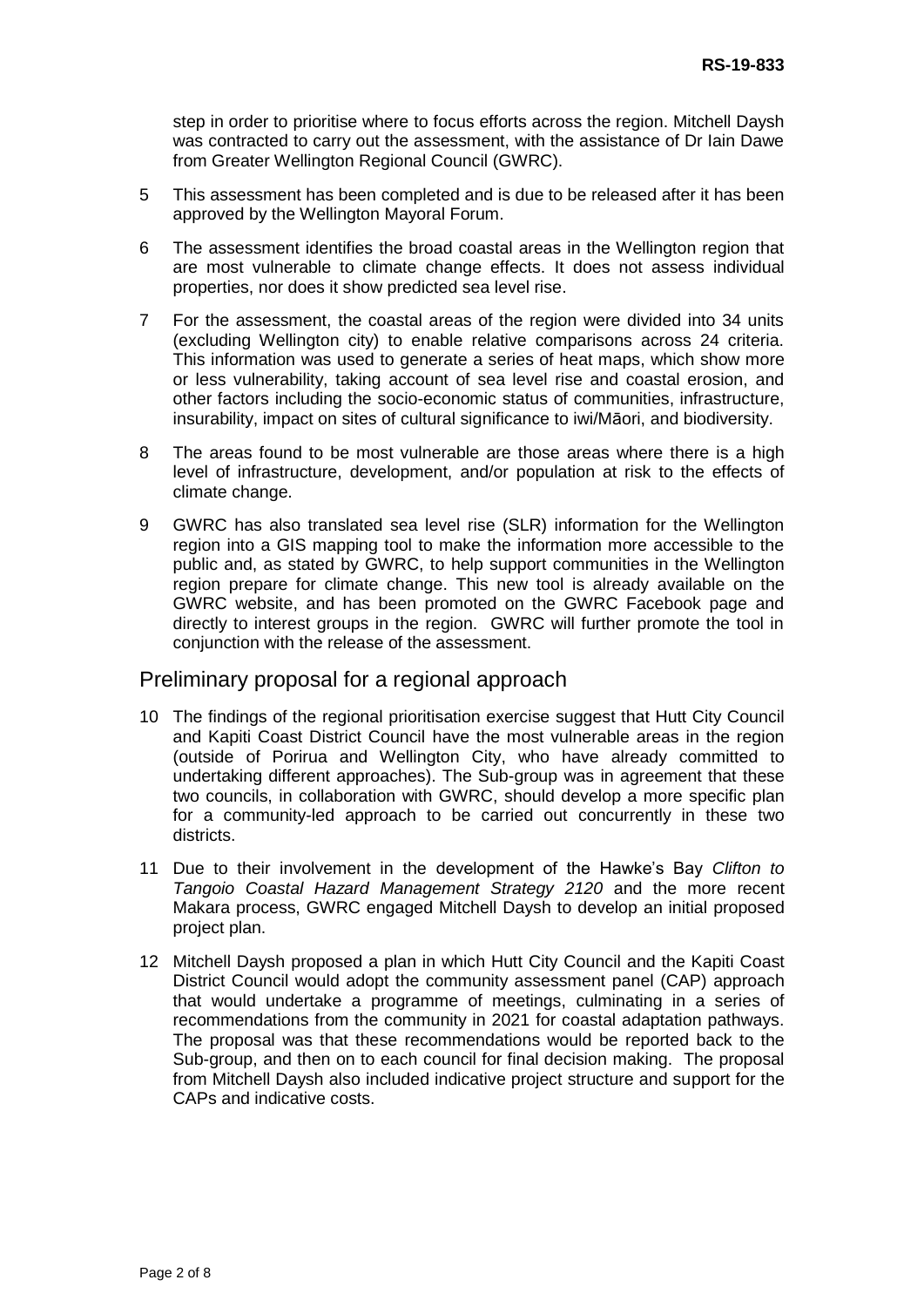#### **ISSUES AND OPTIONS**

- 13 Council officers from Kapiti Coast District Council, Hutt City Council, and GWRC reviewed the information provided by Mitchell Daysh and considered how the proposed regional approach could work in practice. In addition, council officers initiated discussions with staff at Hawke's Bay Regional Council, Hastings District Council, and Wellington City Council to better understand the 'community-led panel' approach, and to draw from their experiences to consider what changes might be appropriate to make so the process is fit-for-purpose for our local community.
- 14 After careful consideration, the approach that was originally proposed by Mitchell Daysh is being modified to better fit the Wellington regional context, with a specific focus on:
	- a. Co-design of the process;
	- b. Establishing realistic timeframes;
	- c. Ensuring adequate budgets; and
	- d. Establishing an appropriate governance framework.

#### **Timeframes**

- 15 While Mitchell Daysh originally proposed a 1¾-year project, the current proposal supported by staff suggests an initial 2-year programme of work, followed by an adoption and implementation phase. Overall, the proposed project would entail three phases:
	- a. Phase 1 initial community engagement and process design
	- b. Phase 2 Community assessment panel meetings
	- c. Phase 3 Recommendations and implementation/follow-up.
- 16 Phase 1 would be a period of extensive community engagement leading to the establishment of a regional governance framework and the CAP(s). During this phase, GWRC would work alongside Kapiti Coast District Council and Hutt City Council while they develop and implement engagement plans for discussions with their respective communities on their local processes.
- 17 For the Kapiti Coast District Council, the aims of Phase 1 would be to:
	- a. Engage with the community to build wider awareness of the issues, increase understanding of coastal adaptation pathways, and share information on how to get involved;
	- b. Ensure that the community has ample opportunity to provide input on issues and process;
	- c. Decide on the approach to CAP(s) in the Kāpiti Coast District (including composition, and whether one CAP is sufficient);
	- d. Continue to work alongside our regional partners; and
	- e. Agree an appropriate regional governance framework.
- 18 Phase 1 is projected to last from July 2019 to June 2020.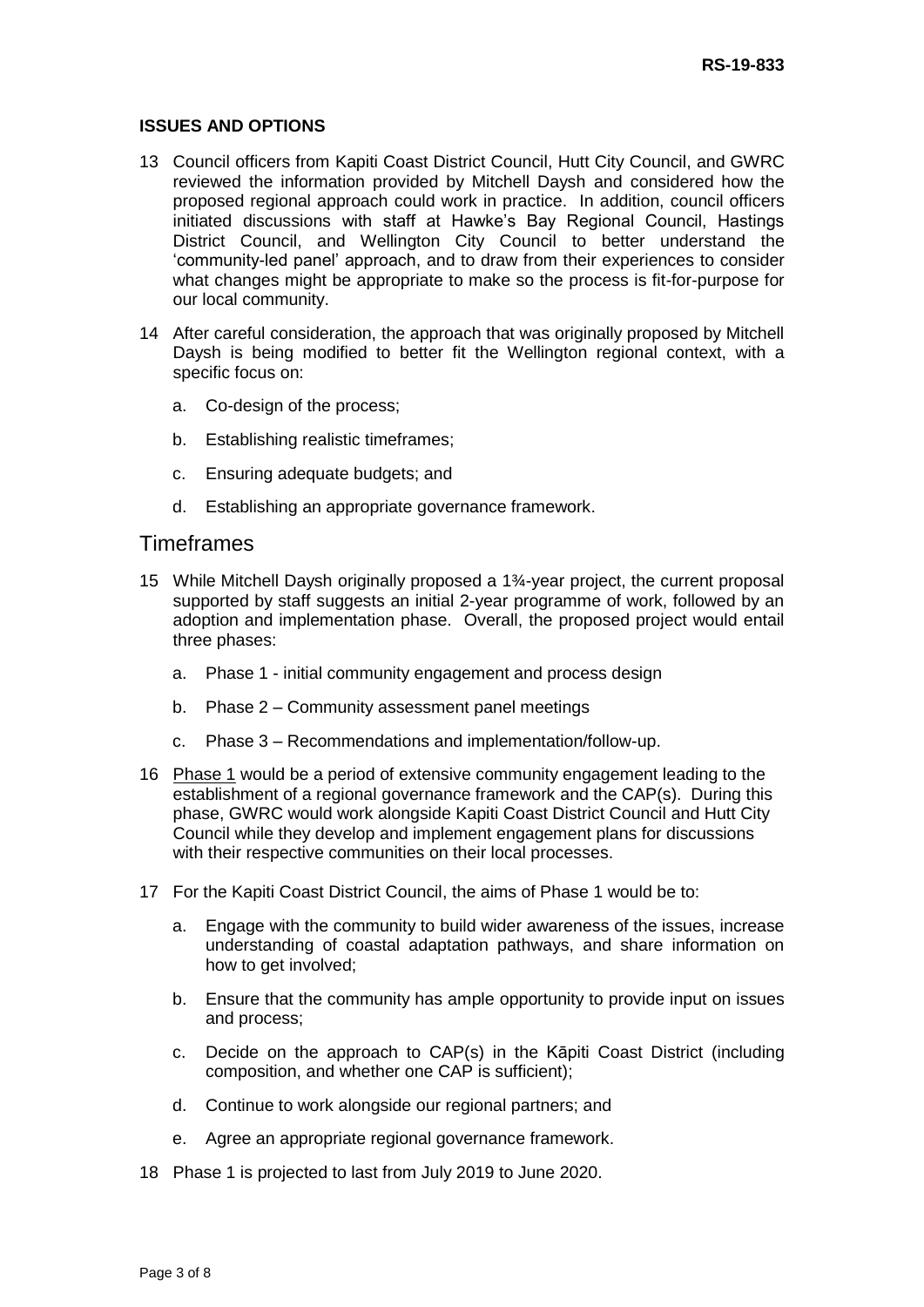- 19 Once the CAP(s) is established, the project moves to Phase 2. This phase of the project is anticipated to involve regular CAP meetings, supported by Council, GWRC, and a range of specialist advisors, to develop long term adaptive management pathways for the Kapiti Coast District.
- 20 It is anticipated that the CAP(s) will meet regularly over 12 months to June 2021. It is also anticipated that during this phase the CAP(s) will report back to, and engage with, the wider community.
- 21 Once the CAP(s) has developed its recommendations, it will report back to the regional governance body and then to each relevant council. Phase 3 commences after this report back.
- 22 Because the recommendations will be developed by the CAP(s), it is only once the CAP has reported back that the key elements of subsequent work streams in Phase 3 will be known, although there will be a steer about possible work streams in the concluding stages of Phase 2 and drawing from the Hawke's Bay and Makara examples. It is expected that Phase 3 will involve incorporating recommendations from the CAP(s) into Council's standard planning processes to invite community feedback, develop more detailed implementation plans, and consider funding.

## **Budgets**

- 23 The initial proposal from Mitchell Daysh assumed that each council would cover 1/3 of the total costs, but this does not appear to be feasible for each council for Phase 1 during the 2019/2020 financial year.
- 24 Phase 1 will be undertaken within our existing budgets, as is also the case for Hutt City Council.
- 25 In Council's submission to GWRC's Annual Plan 2019/20, Council requested GWRC allocate \$360,000 towards the community-led coastal adaptation project for the 2018/90 financial year, in addition to the resources that have already been allocated for in-kind support (e.g. technical expertise, policy, and communications). If this funding is not provided by GWRC, Phase 1 will need to be scaled down to fit within existing budgets.
- 26 The proposal from Mitchell Daysh also suggested that a series of assessments (i.e. cultural values assessment, social assessment, and additional coastal technical advice) would be completed prior to the commencement of any CAP(s). Kapiti Coast District Council, Hutt City Council, and GWRC have subsequently determined that these assessments can be deferred until Phase 2.

#### Regional governance

- 27 Throughout the work of the Sub-group there has been a strong theme of taking a regional approach. The primary advantages of the regional approach are that:
	- a. Outcomes are more likely to be aligned across the Wellington region, which will enable greater consistency where appropriate while also providing flexibility for local variation; and
	- b. The project is likely to be more cost-effective, particularly because costs and learnings will be shared across the multiple councils.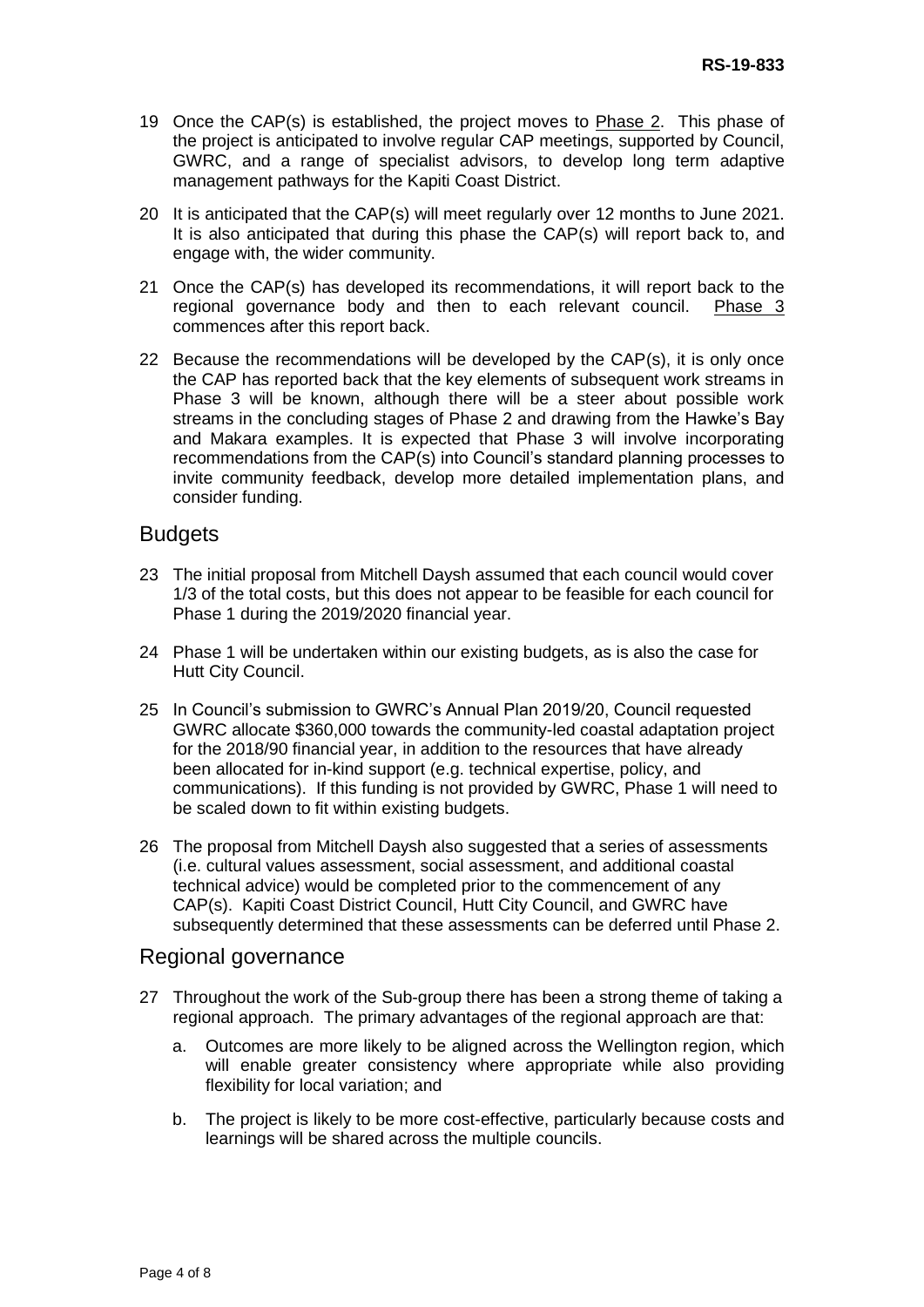- 28 The Sub-group, however, does not currently have any statutory powers, nor does it have the same requirements for transparency as a council committee regarding, for example, reports or meeting minutes.
- 29 To address this, Mitchell Daysh has recommended the establishment of a Joint Committee of the Sub-group. This governance approach was recommended as it is consistent with the governance arrangements for Hawke's Bay, and would:
	- a. Provide formality and transparency with recorded agendas and minutes;
	- b. Provide a formal structure consisting of the relevant partner councils and iwi, and be required to report back to the wider WRCCWG and partner councils; and
	- c. Provide better opportunity for shared services, learnings and experience between partner councils and iwi.
- 30 Under a Joint Committee, final decision making would still sit with each individual council, but the meeting agendas and minutes would be more transparent to the public, and the Joint Committee would provide a more formalised way of having iwi involved at the governance level regarding this important work.
- 31 There are administrative costs associated with the establishment and maintenance of a Joint Committee. GWRC has offered to provide administration support for the Joint Committee. It is not anticipated that a Joint Committee would be required during the initial stages of Phase 1.
- 32 Councils may be asked to consider the establishment of a Joint Committee later in the 2019/20 financial year. Due to the benefits of the Joint Committee, Council staff support the establishment of the Joint Committee at an appropriate time.

## Mediated agreements

- 33 In response to the PDP notification in 2012, several declarations were sought from the Environment Court. The declaration proceedings by the North Ōtaki Beach Residents Group (NOBRG) was eventually withdrawn with a settlement agreement in place; but two further declarations by Coastal Ratepayers United (CRU) proceeded to the Environment Court and the High Court. Subsequent to this, an agreement was reached in December 2018 through the process of resolving appeals to the PDP.
- 34 In accordance with the mediated agreements with CRU and NOBRG:
	- *a. KCDC will engage with and involve the community, including [CRU and NOBRG], early in the process of addressing coastal hazards, including:*
		- *i. Considering how to respond to central and regional government legislative and policy initiatives in relation to coastal hazard management;*
		- *ii. Considering the nature and extent of the coastal hazard science that may be required;*
		- *iii. Identifying the coastal hazards problem definition; and*
		- *iv. Commencing the policy development process, including the alternative responses to the identified coastal hazards problem(s).*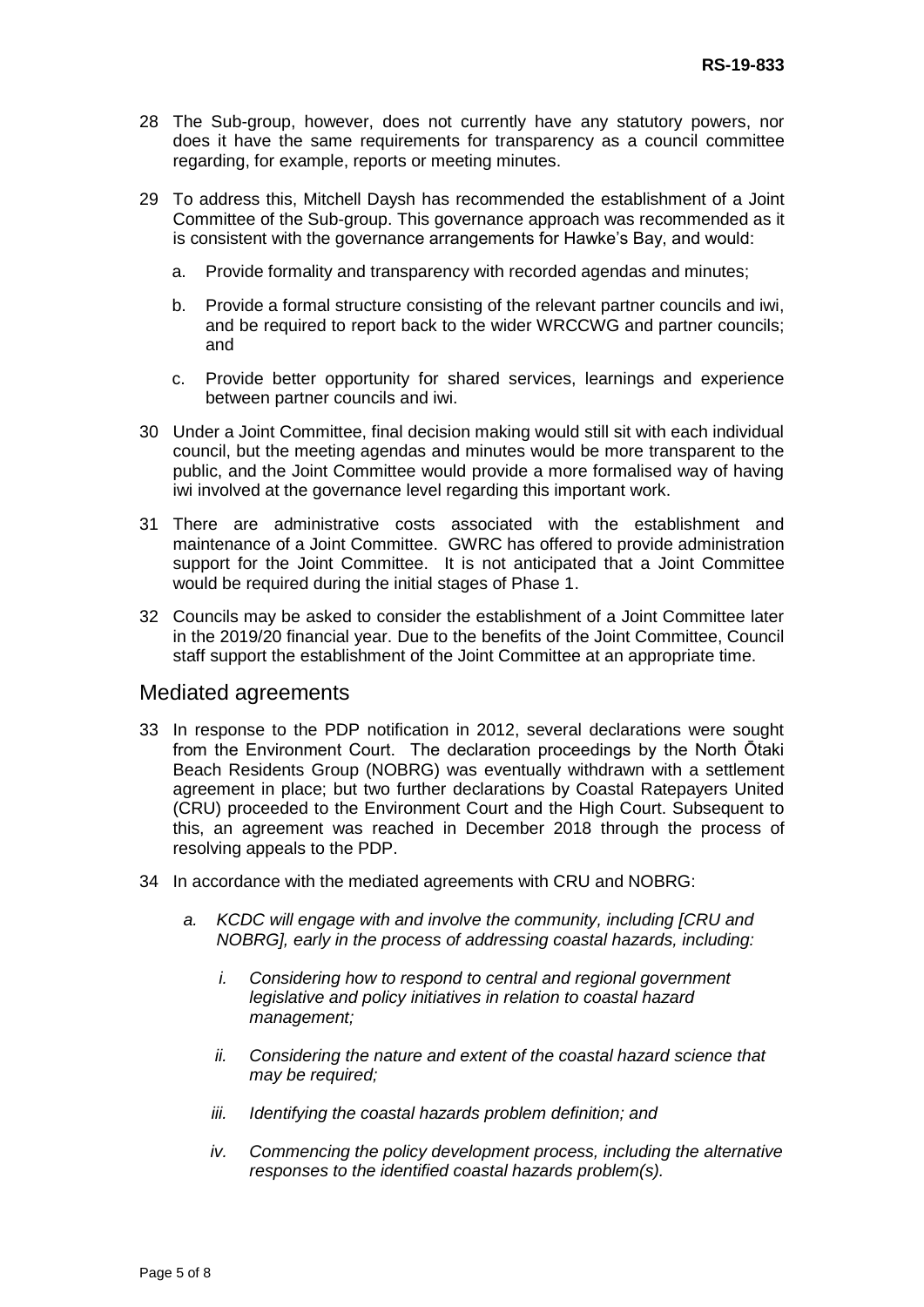- *b. KCDC will keep CRU and NOBRG reasonably updated on developments affecting coastal hazards it is aware of, including its work engaging with Wellington Regional Council and central government.*
- *c. KCDC will consult with the community in relation to the proposed management responses to the coastal hazards problem(s) identified as part of the schedule 1 RMA process and in accordance with the principles of consultation set out in section 82 of the LGA 2002.*
- 35 To ensure that Council is honouring these mediated agreements with CRU and NOBRG, Council officers have met with both organisations to discuss the development of the Wellington regional approach to community-led coastal adaptation. Council officers will continue to engage with these groups to keep them up to date.

## **CONSIDERATIONS**

#### Policy considerations

36 There are no policy considerations at this time.

#### Legal considerations

- 37 Advice from Legal Counsel has been sought in relation to several aspects of this work.
- 38 Legal Counsel has noted the following:
	- a. The completed prioritisation exercise that was carried out by Mitchell Daysh on behalf of the Sub-group does not provide any information on individual properties so there is not a requirement to include this information on LIMs at this point; and
	- b. In order to honour the mediated agreements, meetings have been held with CRU and NOBRG to keep them informed about the progress of the community-led coastal adaptation programme.
- 39 As it is important to ensure that the Wellington local authorities are consistent in their approach regarding any information that will be generated out of this exercise, particularly in relation to LIMs, Legal Counsel is currently in discussion, and will continue to be in discussion throughout this exercise, with the other council legal teams.

## Financial considerations

- 40 Council has sufficient budget to carry out Phase 1.
- 41 The total cost for Phase 2 will be dependent on the decisions made by Hutt City Council and GWRC. It is likely that additional funding will need to be sought through the 2020/21 Annual Plan to continue this work.

#### Tāngata whenua considerations

42 The WRCCWG and the Sub-group both include iwi representatives appointed by Ara Tahi, which is the leadership forum of GWRC and its six mana whenua partners.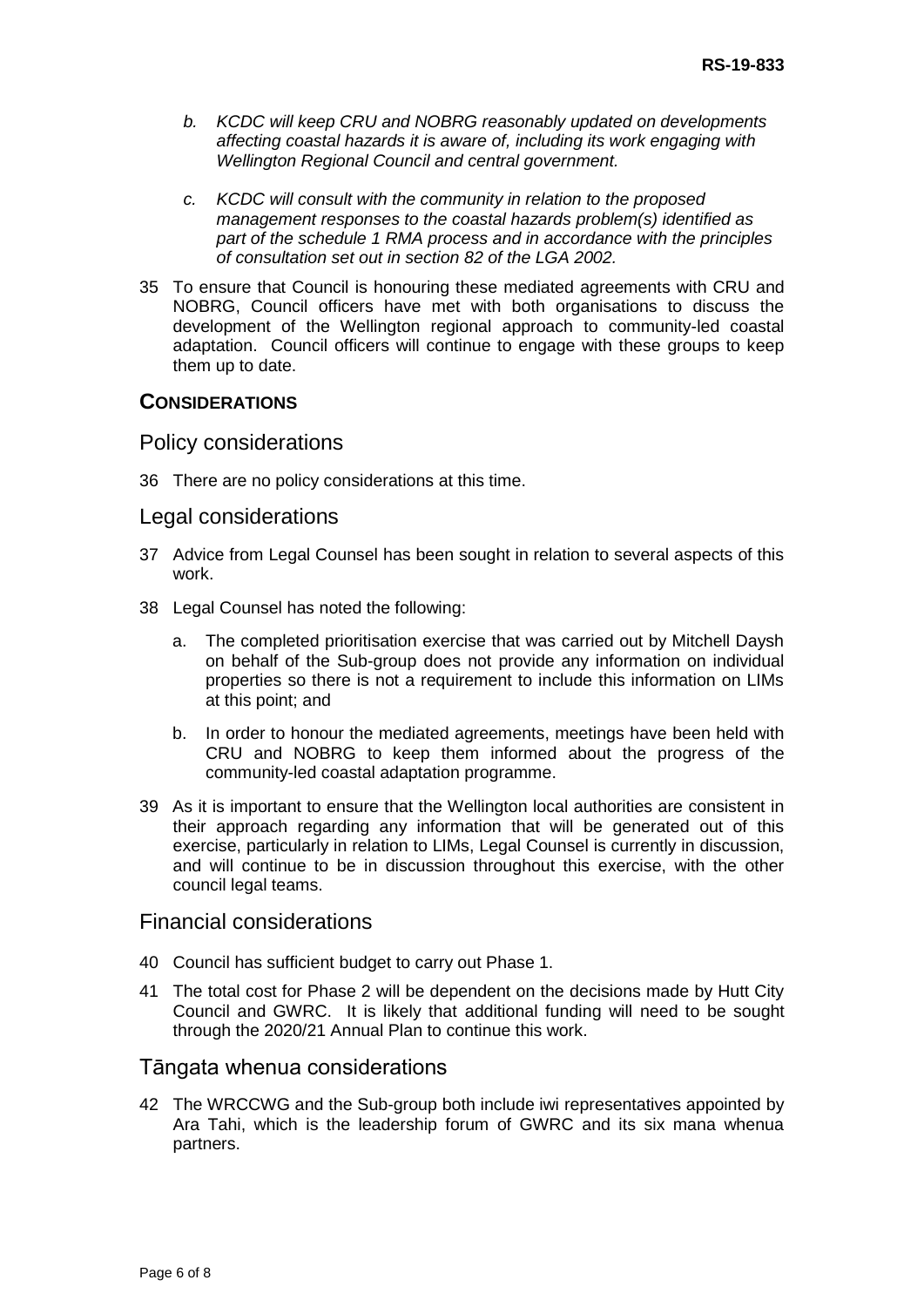- 43 Te Whakaminenga o Kāpiti were briefed on the Wellington regional approach to community-led coastal adaptation at a meeting on 2 October 2018.
- 44 Te Whakaminenga o Kāpiti will be briefed again on 25 June 2019.

#### Strategic considerations

- 45 The Wellington regional approach to community-led coastal adaptation contributes towards a number of Council outcomes, such as:
	- a. An effective response to climate change in the Kāpiti Coast District;
	- b. A community better supported to lead initiatives in response to agreed community priorities;
	- c. Improved biodiversity and environment through sustainable practices; and
	- d. Infrastructure investment that supports resilience and agreed growth projections.

## **SIGNIFICANCE AND ENGAGEMENT**

## Significance and engagement policy

- 46 The matters referenced in this report have a high degree of importance and significance to iwi, affected or interested parties, and the community.
- 47 While the broader issues of climate change, coastal hazards and a communityled coastal adaptation programme are of significant interest and concern to our community, the decision about this regional approach does not trigger the Significance and Engagement Policy.

#### **CONSULTATION ALREADY UNDERTAKEN**

#### Engagement planning

48 Council staff are continuing to work towards the development of a specific communications and engagement plan for Phase 1 of this project. Once the Council agrees to this approach, further work will progress to ensure that this plan provides an appropriate communication and engagement framework.

#### **Publicity**

49 Council's communications and engagement team is working closely with GWRC and Hutt City Council to ensure alignment across core communication channels and key messages to keep the community informed of this work as it progresses.